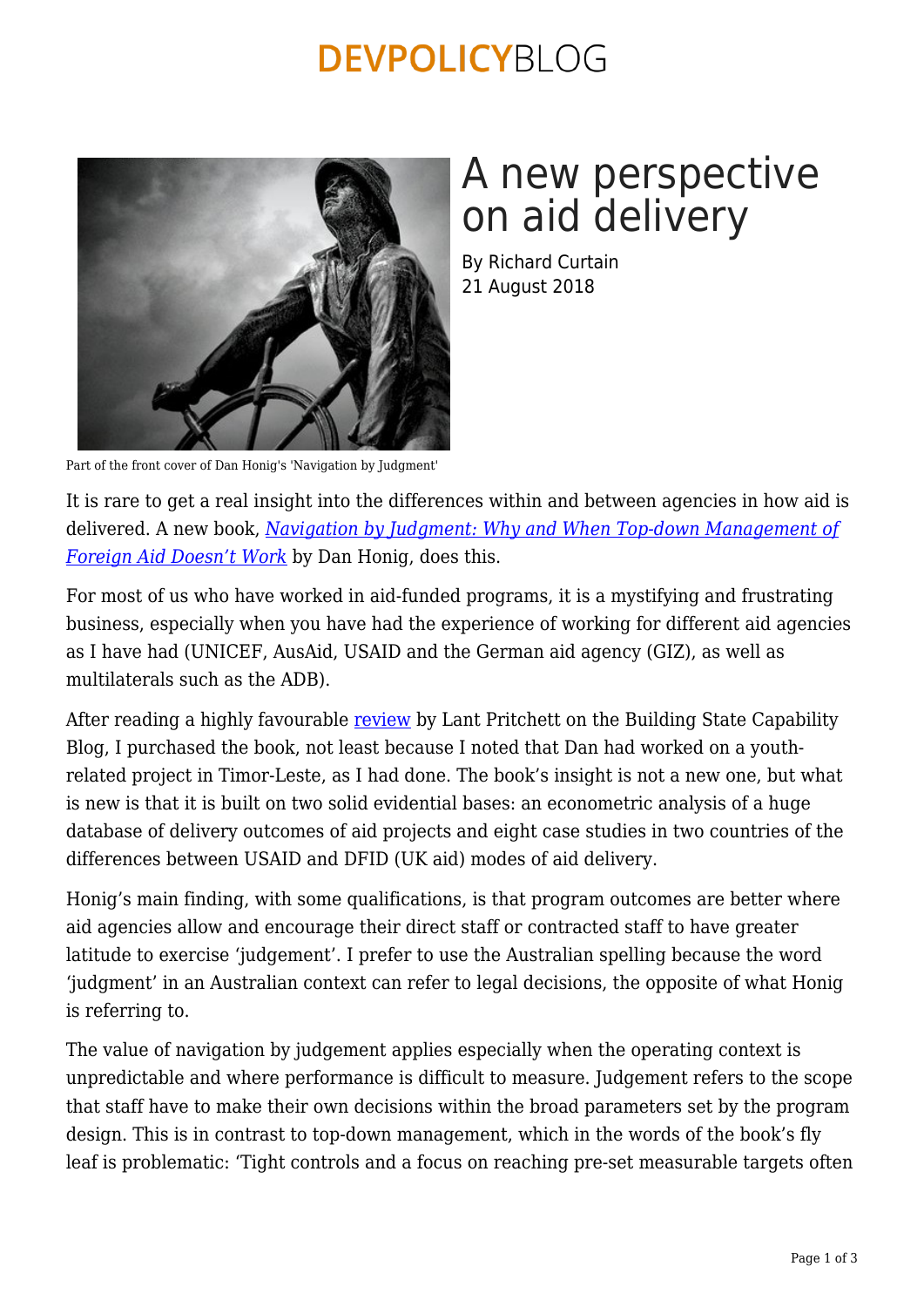### **DEVPOLICYBLOG**

prevent front-line workers from using skill, local knowledge and creativity to solve problems in ways that maximise the impact of foreign aid'.

The econometric analysis is of evaluations of over 14,000 projects from nine international development organisations. Spoiler alert: no Australian aid projects are included. The analysis uses self-evaluated project outcomes as a measure of success. If you want to see Dan present the econometric results and more else besides, this [video](https://www.youtube.com/watch?reload=9&v=bdjeoBFY9Ss) is well worth viewing.

In short, Honig finds that navigation by judgement is most helpful where environment predictability is lowest. The other main econometric finding is that where project performance is more difficult to verify externally, navigation by judgement has a strong relationship with project success. A related finding is that projects based on top-down management are not as effective as those which allow more navigation by judgement even where project performance can be better measured.

However, the most interesting part of the book for me were the case studies of the eight USAID and DFID projects in Liberia and South Africa. A constant theme for the USAID case studies is the use of quantified measures of outputs, which is often at the expense of any assessment of project effectiveness. One example is USAID funding of training workshops on managing budgets for local government in South Africa. This mode of delivery was adopted because their deliverables could be measured, despite strong indications that the training was having little or no effect. In contrast, DFID put long-term advisers into the same municipalities with a general brief to improve their budgeting performance, which had much more impact.

In only one case, a USAID approach focusing on output measurement was highly successful. This approach worked well for reducing mother-child HIV transmission rates through antiretroviral injections. By contrast, in the same setting, the more open-ended approach of DFID was unsuccessful due to a lack of focus on delivering a simple output. The conclusion drawn from the case studies is that navigation by judgement works better where the operating environment is more unpredictable.

Why the different approaches of the two aid agencies? Honig identifies the authorising environment and the different type of reporting required as the major factors explaining the choice of navigation strategy. USAID is an agency within the State Department and does not have its own political leader. USAID funding is uncertain from year to year and tightly controlled by the US Congress, which in many cases pre-specifies what the funding is for. DFID, in contrast, is a separate ministry led by a cabinet-level minister. DFID's budget is more stable with a high level of funding (0.70% of GNI) guaranteed by legislation and [met](http://tinyurl.com/yat42toh) in